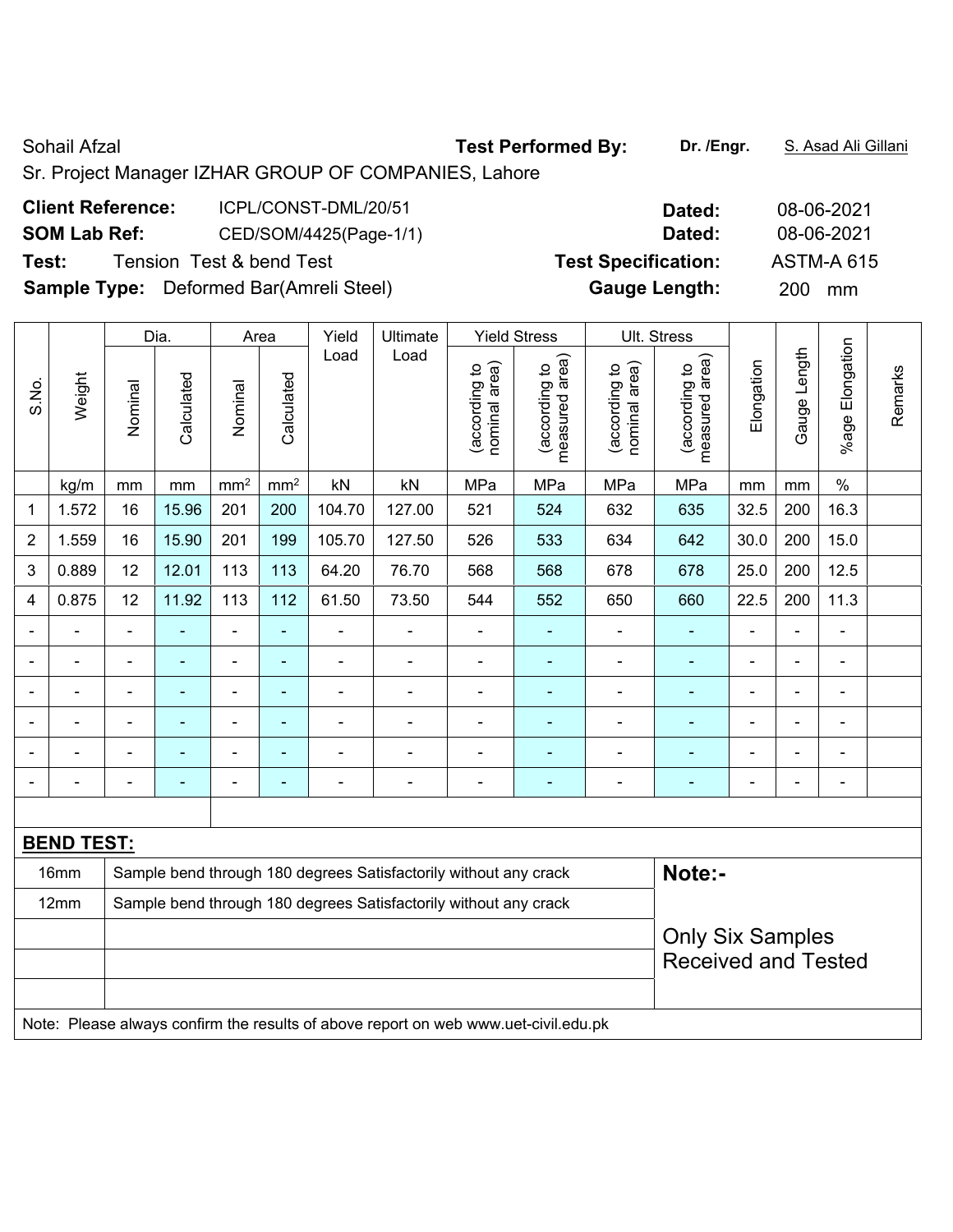Sohail Afzal **Test Performed By:** Dr. /Engr. **S. Asad Ali Gillani** Afzal Ali Gillani Sr. Project Manager IZHAR GROUP OF COMPANIES, Lahore

| <b>Client Reference:</b> | ICPL/CONST-DML/21/50                            | Dated:                     | 08-06-2021        |
|--------------------------|-------------------------------------------------|----------------------------|-------------------|
| <b>SOM Lab Ref:</b>      | CED/SOM/4426(Page-1/1)                          | Dated:                     | 08-06-2021        |
| Test:                    | Tension Test & bend Test                        | <b>Test Specification:</b> | <b>ASTM-A 615</b> |
|                          | <b>Sample Type:</b> Deformed Bar(Ittefag Steel) | <b>Gauge Length:</b>       | <b>200</b><br>mm  |

|                |                   |                                                                            | Dia.           |                              | Area            | Yield<br>Ultimate |                | <b>Yield Stress</b>            |                                 | Ult. Stress                    |                                 |                              |                |                 |         |
|----------------|-------------------|----------------------------------------------------------------------------|----------------|------------------------------|-----------------|-------------------|----------------|--------------------------------|---------------------------------|--------------------------------|---------------------------------|------------------------------|----------------|-----------------|---------|
| S.No.          | Weight            | Nominal                                                                    | Calculated     | Nominal                      | Calculated      | Load              | Load           | nominal area)<br>(according to | (according to<br>measured area) | nominal area)<br>(according to | measured area)<br>(according to | Elongation                   | Gauge Length   | %age Elongation | Remarks |
|                | kg/m              | mm                                                                         | mm             | mm <sup>2</sup>              | mm <sup>2</sup> | kN                | kN             | MPa                            | MPa                             | MPa                            | MPa                             | mm                           | mm             | $\%$            |         |
| 1              | 0.904             | 12                                                                         | 12.10          | 113                          | 115             | 56.20             | 84.70          | 497                            | 489                             | 749                            | 737                             | 25.0                         | 200            | 12.5            |         |
| $\overline{2}$ | 0.901             | 12                                                                         | 12.09          | 113                          | 115             | 56.20             | 85.00          | 497                            | 490                             | 752                            | 741                             | 27.5                         | 200            | 13.8            |         |
| ۳              | $\blacksquare$    | $\blacksquare$                                                             | ÷              | ÷,                           | ÷,              | $\blacksquare$    | $\blacksquare$ | $\blacksquare$                 | ä,                              |                                | $\blacksquare$                  | $\blacksquare$               | ä,             | ä,              |         |
|                |                   |                                                                            | $\blacksquare$ | ä,                           | ÷               | $\blacksquare$    | $\blacksquare$ | $\overline{\phantom{0}}$       | $\blacksquare$                  |                                | ٠                               |                              | $\blacksquare$ | ۰               |         |
|                | ۰                 | $\blacksquare$                                                             | $\blacksquare$ |                              | ۰               | $\blacksquare$    | $\blacksquare$ | $\blacksquare$                 | $\blacksquare$                  | $\blacksquare$                 | $\blacksquare$                  |                              | ä,             | $\blacksquare$  |         |
| $\blacksquare$ | ۰                 | $\blacksquare$                                                             | ۰              | $\overline{\phantom{0}}$     | ۰               | $\blacksquare$    | $\blacksquare$ | $\blacksquare$                 | $\blacksquare$                  | $\blacksquare$                 | ۰                               | $\qquad \qquad \blacksquare$ | $\blacksquare$ | $\blacksquare$  |         |
|                | $\blacksquare$    | $\blacksquare$                                                             | $\blacksquare$ | $\qquad \qquad \blacksquare$ | ÷               | $\blacksquare$    | $\blacksquare$ | $\blacksquare$                 | $\blacksquare$                  | $\blacksquare$                 | $\blacksquare$                  | $\blacksquare$               | ä,             | ä,              |         |
|                |                   |                                                                            |                | -                            |                 |                   | $\blacksquare$ | $\blacksquare$                 |                                 |                                | $\blacksquare$                  |                              | $\blacksquare$ | $\blacksquare$  |         |
|                | $\blacksquare$    | $\blacksquare$                                                             | $\blacksquare$ | $\overline{\phantom{a}}$     | ۰               | $\blacksquare$    | $\blacksquare$ | ٠                              |                                 |                                | ۰                               | $\overline{\phantom{0}}$     | $\blacksquare$ | $\blacksquare$  |         |
| $\blacksquare$ | ۰                 | $\blacksquare$                                                             | ۰              | $\overline{\phantom{a}}$     | ۰               | $\blacksquare$    | $\overline{a}$ | $\overline{\phantom{a}}$       | $\blacksquare$                  | $\overline{\phantom{a}}$       | ۰                               | $\qquad \qquad \blacksquare$ | -              | $\blacksquare$  |         |
|                |                   |                                                                            |                |                              |                 |                   |                |                                |                                 |                                |                                 |                              |                |                 |         |
|                | <b>BEND TEST:</b> |                                                                            |                |                              |                 |                   |                |                                |                                 |                                |                                 |                              |                |                 |         |
|                | 12mm              | Note:-<br>Sample bend through 180 degrees Satisfactorily without any crack |                |                              |                 |                   |                |                                |                                 |                                |                                 |                              |                |                 |         |
|                |                   |                                                                            |                |                              |                 |                   |                |                                |                                 |                                |                                 |                              |                |                 |         |
|                |                   |                                                                            |                |                              |                 |                   |                |                                |                                 |                                | <b>Only Three Samples</b>       |                              |                |                 |         |
|                |                   |                                                                            |                |                              |                 |                   |                |                                |                                 |                                | <b>Received and Tested</b>      |                              |                |                 |         |
|                |                   |                                                                            |                |                              |                 |                   |                |                                |                                 |                                |                                 |                              |                |                 |         |
|                |                   |                                                                            |                |                              |                 |                   |                |                                |                                 |                                |                                 |                              |                |                 |         |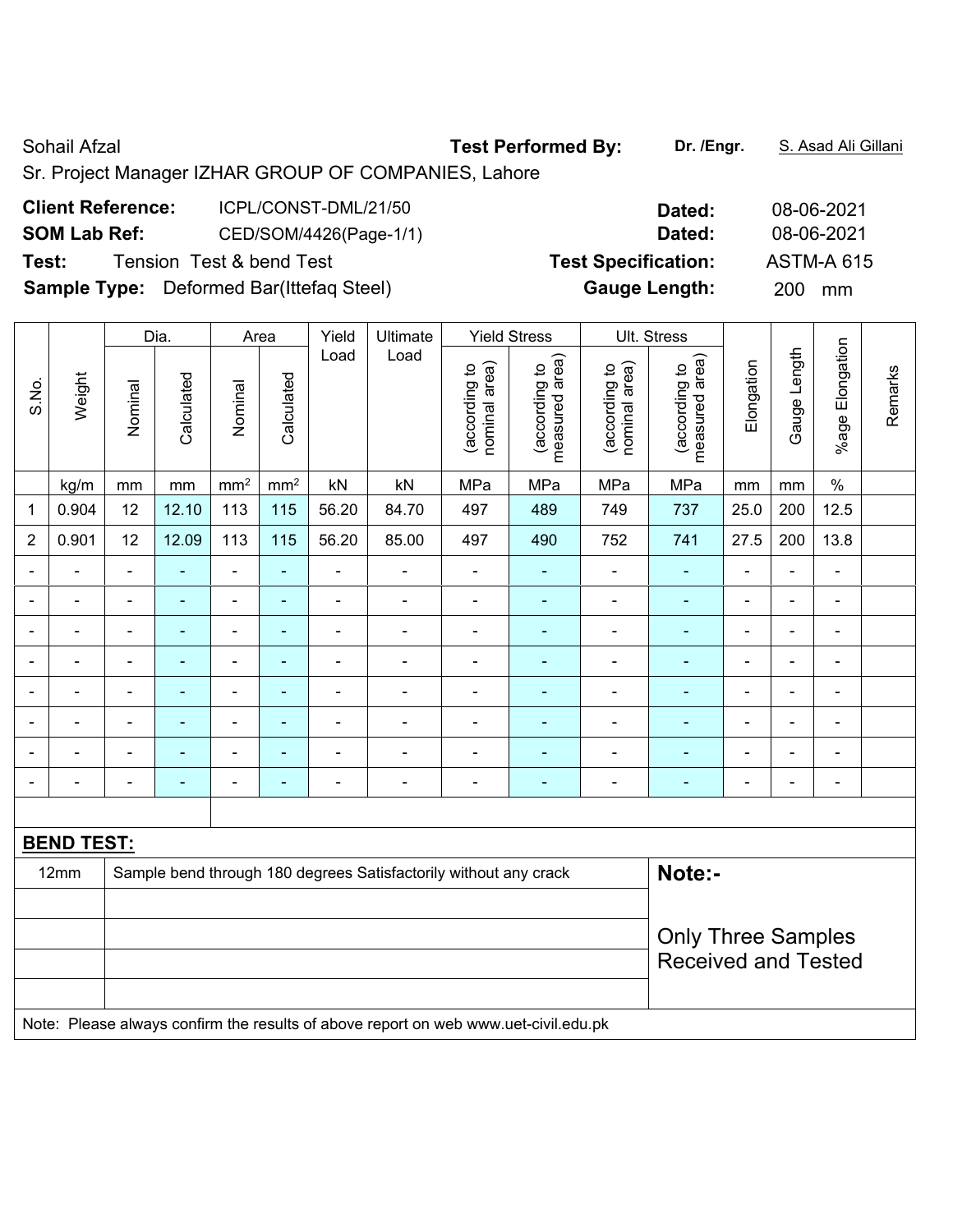DGM Civil(Line-IV) **Test Performed By:** Dr. /Engr. **S. Asad Ali Gillani** Ali Gillani

MLCF Iskandarabad, Dist. Mianwali

| <b>Client Reference:</b> | MLCFL/Line-IV/CIVIL/2021/01                    | Dated:                     | 01-06-2021        |
|--------------------------|------------------------------------------------|----------------------------|-------------------|
| <b>SOM Lab Ref:</b>      | CED/SOM/4428 (Page-1/5)                        | Dated:                     | 08-06-2021        |
| Test:                    | Tensile Test & Bend Test                       | <b>Test Specification:</b> | <b>ASTM-A-615</b> |
|                          | <b>Sample Type:</b> Deformed Bar(Mughal Steel) | <b>Gauge Length:</b>       | 200<br>mm         |

|                                                                          |                   | Dia.           |                | Area                         | Yield           | <b>Ultimate</b> | <b>Yield Stress</b> |                                |                                 | Ult. Stress                    |                                    |            |              |                    |         |
|--------------------------------------------------------------------------|-------------------|----------------|----------------|------------------------------|-----------------|-----------------|---------------------|--------------------------------|---------------------------------|--------------------------------|------------------------------------|------------|--------------|--------------------|---------|
| S.No.                                                                    | Weight            | Nominal        | Calculated     | Nominal                      | Calculated      | Load            | Load                | nominal area)<br>(according to | measured area)<br>(according to | nominal area)<br>(according to | area)<br>(according to<br>measured | Elongation | Gauge Length | Elongation<br>%age | Remarks |
|                                                                          | kg/m              | mm             | mm             | mm <sup>2</sup>              | mm <sup>2</sup> | kN              | kN                  | MPa                            | MPa                             | MPa                            | MPa                                | mm         | mm           | $\%$               |         |
| 1                                                                        | 0.880             | 12             | 11.94          | 113                          | 112             | 51.00           | 79.00               | 451                            | 456                             | 699                            | 706                                | 30.0       | 200          | 15.0               | 444     |
| $\overline{2}$                                                           | 0.895             | 12             | 12.05          | 113                          | 114             | 52.00           | 80.20               | 460                            | 457                             | 709                            | 704                                | 27.5       | 200          | 13.8               | 444     |
| 3                                                                        | 0.888             | 12             | 12.00          | 113                          | 113             | 53.70           | 80.50               | 475                            | 475                             | 712                            | 712                                | 25.0       | 200          | 12.5               | 2855    |
| 4                                                                        | 0.885             | 12             | 11.98          | 113                          | 113             | 52.20           | 80.20               | 462                            | 464                             | 709                            | 712                                | 30.0       | 200          | 15.0               | 2855    |
| 5                                                                        | 0.911             | 12             | 12.16          | 113                          | 116             | 52.70           | 81.00               | 466                            | 455                             | 716                            | 698                                | 32.5       | 200          | 16.3               | 2856    |
| 6                                                                        | 0.906             | 12             | 12.12          | 113                          | 115             | 52.50           | 80.20               | 464                            | 455                             | 709                            | 695                                | 30.0       | 200          | 15.0               | 2856    |
|                                                                          |                   | $\blacksquare$ | $\blacksquare$ | $\qquad \qquad \blacksquare$ | $\blacksquare$  |                 | $\blacksquare$      | $\blacksquare$                 |                                 | $\blacksquare$                 | $\blacksquare$                     |            | Ē,           | $\blacksquare$     |         |
|                                                                          |                   |                |                | ۰                            |                 |                 |                     |                                |                                 |                                |                                    |            |              |                    |         |
|                                                                          |                   |                | $\blacksquare$ | $\blacksquare$               | ÷               |                 | $\blacksquare$      | $\overline{\phantom{0}}$       |                                 |                                |                                    |            | ÷            | ۰                  |         |
|                                                                          |                   |                |                | ÷                            | $\overline{a}$  |                 | $\blacksquare$      | $\blacksquare$                 |                                 | $\blacksquare$                 | $\overline{\phantom{a}}$           | ٠          |              | ÷                  |         |
|                                                                          |                   |                |                |                              |                 |                 |                     |                                |                                 |                                |                                    |            |              |                    |         |
|                                                                          | <b>BEND TEST:</b> |                |                |                              |                 |                 |                     |                                |                                 |                                |                                    |            |              |                    |         |
| 12mm<br>Sample bend through 180 degrees Satisfactorily without any crack |                   |                |                |                              |                 |                 | Note:-              |                                |                                 |                                |                                    |            |              |                    |         |
| Sample bend through 180 degrees Satisfactorily without any crack<br>12mm |                   |                |                |                              |                 |                 |                     |                                |                                 |                                |                                    |            |              |                    |         |
| Sample bend through 180 degrees Satisfactorily without any crack<br>12mm |                   |                |                |                              |                 |                 |                     | <b>Only Nine Samples</b>       |                                 |                                |                                    |            |              |                    |         |
|                                                                          |                   |                |                |                              |                 |                 |                     |                                |                                 |                                | <b>Received and Tested</b>         |            |              |                    |         |
| 25mm<br>Sample bend through 180 degrees Satisfactorily without any crack |                   |                |                |                              |                 |                 |                     |                                |                                 |                                |                                    |            |              |                    |         |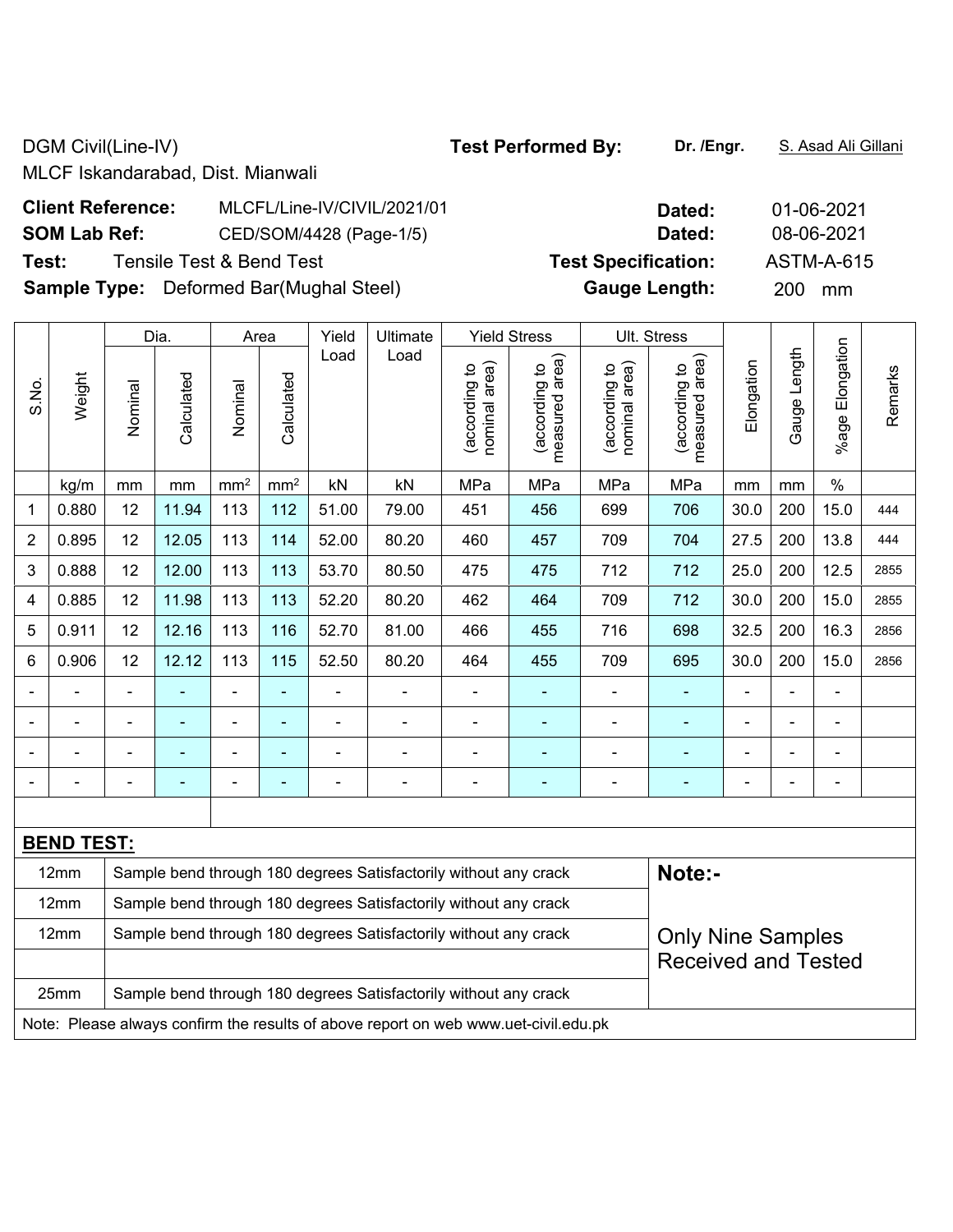DGM Civil(Line-IV) **Test Performed By:** Dr. /Engr. **S. Asad Ali Gillani** 

MLCF Iskandarabad, Dist. Mianwali

| <b>Client Reference:</b> | MLCFL/Line-IV/CIVIL/2021/01                    | Dated:                     | 01-06-2021       |
|--------------------------|------------------------------------------------|----------------------------|------------------|
| <b>SOM Lab Ref:</b>      | CED/SOM/4428 (Page-2/5)                        | Dated:                     | 08-06-2021       |
| Test:                    | Tensile Test & Bend Test                       | <b>Test Specification:</b> | ASTM-A-615       |
|                          | <b>Sample Type:</b> Deformed Bar(Mughal Steel) | <b>Gauge Length:</b>       | <b>200</b><br>mm |

|                                                                          |                   | Dia.    |            |                 | Area                     | Yield<br>Ultimate |                                                                  |                                | <b>Yield Stress</b>             |                                | Ult. Stress                        |            |                |                       |               |
|--------------------------------------------------------------------------|-------------------|---------|------------|-----------------|--------------------------|-------------------|------------------------------------------------------------------|--------------------------------|---------------------------------|--------------------------------|------------------------------------|------------|----------------|-----------------------|---------------|
| S.No.                                                                    | Weight            | Nominal | Calculated | Nominal         | Calculated               | Load              | Load                                                             | nominal area)<br>(according to | measured area)<br>(according to | nominal area)<br>(according to | area)<br>(according to<br>measured | Elongation | Gauge Length   | Elongation<br>$%$ age | Remarks       |
|                                                                          | kg/m              | mm      | mm         | mm <sup>2</sup> | mm <sup>2</sup>          | kN                | kN                                                               | MPa                            | MPa                             | MPa                            | MPa                                | mm         | mm             | $\%$                  |               |
| 1                                                                        | 0.890             | 12      | 12.00      | 113             | 113                      | 58.20             | 74.70                                                            | 515                            | 516                             | 660                            | 662                                | 27.5       | 200            | 13.8                  | A-<br>7917    |
| 2                                                                        | 0.891             | 12      | 12.03      | 113             | 114                      | 59.00             | 75.70                                                            | 522                            | 520                             | 669                            | 667                                | 25.0       | 200            | 12.5                  | A-<br>7917    |
| 3                                                                        | 0.893             | 12      | 12.04      | 113             | 114                      | 59.20             | 76.70                                                            | 523                            | 521                             | 678                            | 675                                | 27.5       | 200            | 13.8                  | $B -$<br>2670 |
| 4                                                                        | 0.906             | 12      | 12.12      | 113             | 115                      | 66.20             | 80.50                                                            | 585                            | 574                             | 712                            | 698                                | 25.0       | 200            | 12.5                  | $B -$<br>2670 |
| 5                                                                        | 0.884             | 12      | 11.97      | 113             | 113                      | 67.50             | 83.00                                                            | 597                            | 600                             | 734                            | 738                                | 27.5       | 200            | 13.8                  |               |
| 6                                                                        | 0.883             | 12      | 11.97      | 113             | 112                      | 67.00             | 84.20                                                            | 592                            | 596                             | 744                            | 749                                | 25.0       | 200            | 12.5                  |               |
|                                                                          |                   |         | ٠          | $\blacksquare$  | ٠                        |                   | -                                                                | $\blacksquare$                 |                                 |                                |                                    |            | ä,             | $\blacksquare$        |               |
|                                                                          |                   |         |            | $\overline{a}$  | $\overline{\phantom{0}}$ |                   | -                                                                |                                |                                 |                                |                                    |            | $\blacksquare$ | -                     |               |
|                                                                          |                   |         |            | $\overline{a}$  | ÷                        |                   | $\blacksquare$                                                   |                                |                                 |                                |                                    |            | Ē,             | $\blacksquare$        |               |
|                                                                          |                   |         |            | ۰               | -                        |                   | $\blacksquare$                                                   |                                |                                 |                                |                                    |            | $\blacksquare$ |                       |               |
|                                                                          |                   |         |            |                 |                          |                   |                                                                  |                                |                                 |                                |                                    |            |                |                       |               |
|                                                                          | <b>BEND TEST:</b> |         |            |                 |                          |                   |                                                                  |                                |                                 |                                |                                    |            |                |                       |               |
| 12mm<br>Sample bend through 180 degrees Satisfactorily without any crack |                   |         |            |                 |                          |                   | Note:-                                                           |                                |                                 |                                |                                    |            |                |                       |               |
|                                                                          | 12mm              |         |            |                 |                          |                   | Sample bend through 180 degrees Satisfactorily without any crack |                                |                                 |                                |                                    |            |                |                       |               |
|                                                                          | 12mm              |         |            |                 |                          |                   | Sample bend through 180 degrees Satisfactorily without any crack |                                |                                 |                                | <b>Only Nine Samples</b>           |            |                |                       |               |
|                                                                          |                   |         |            |                 |                          |                   |                                                                  |                                |                                 | <b>Received and Tested</b>     |                                    |            |                |                       |               |

25mm | Sample bend through 180 degrees Satisfactorily without any crack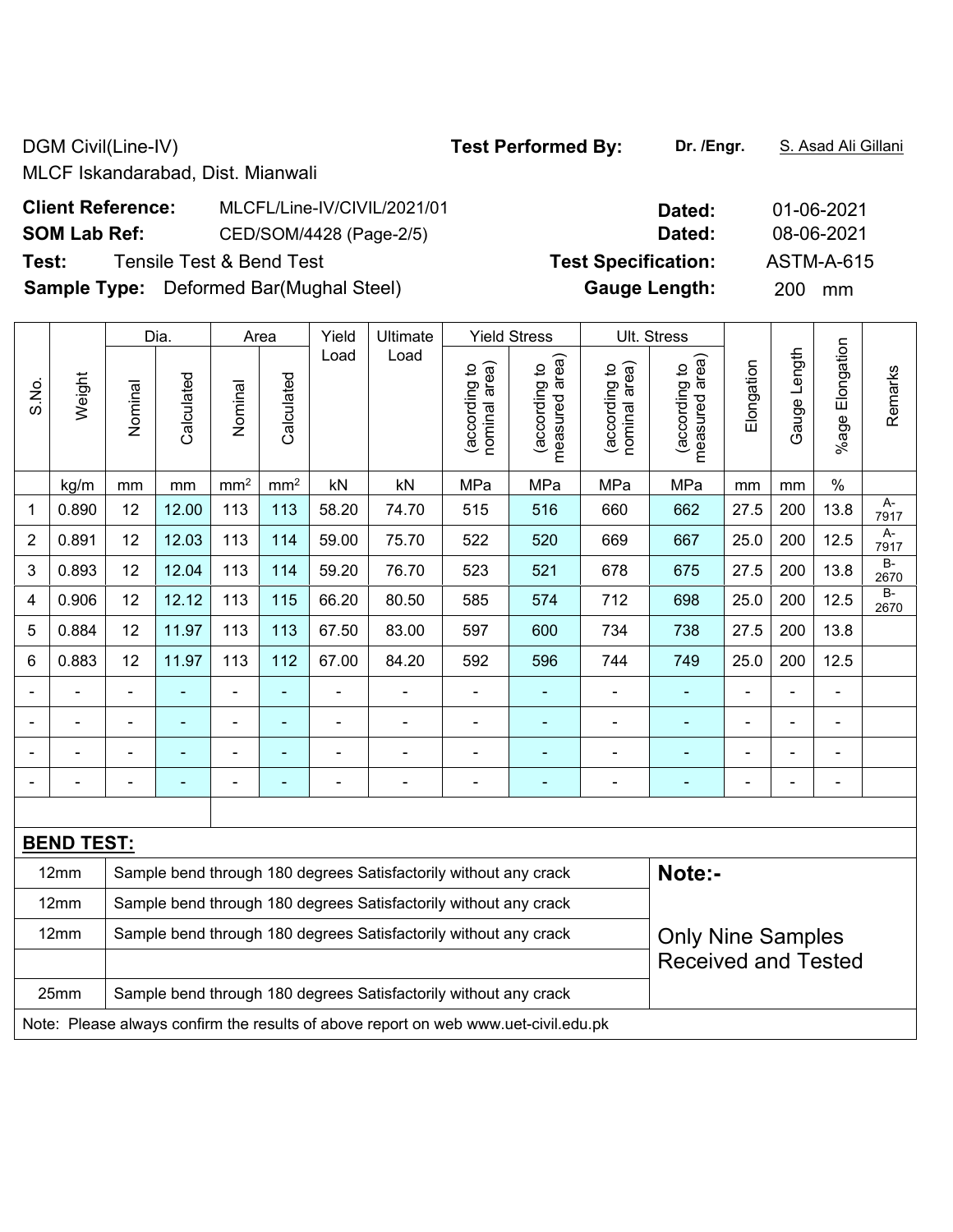DGM Civil(Line-IV) **Test Performed By:** Dr. /Engr. **S. Asad Ali Gillani** Ali Gillani

MLCF Iskandarabad, Dist. Mianwali

| <b>Client Reference:</b> | MLCFL/Line-IV/CIVIL/2021/01                    | Dated:                     | 01-06-2021        |
|--------------------------|------------------------------------------------|----------------------------|-------------------|
| <b>SOM Lab Ref:</b>      | CED/SOM/4428 (Page-3/5)                        | Dated:                     | 08-06-2021        |
| Test:                    | Tensile Test & Bend Test                       | <b>Test Specification:</b> | <b>ASTM-A-615</b> |
|                          | <b>Sample Type:</b> Deformed Bar(Mughal Steel) | <b>Gauge Length:</b>       | 200 mm            |

|                                                                          |                   |                                                                  | Dia.       |                 | Area            | Yield  | <b>Ultimate</b>          |                                | <b>Yield Stress</b>                |                                | Ult. Stress                        |                |                          |                          |                        |
|--------------------------------------------------------------------------|-------------------|------------------------------------------------------------------|------------|-----------------|-----------------|--------|--------------------------|--------------------------------|------------------------------------|--------------------------------|------------------------------------|----------------|--------------------------|--------------------------|------------------------|
| S.No.                                                                    | Weight            | Nominal                                                          | Calculated | Nominal         | Calculated      | Load   | Load                     | nominal area)<br>(according to | area)<br>(according to<br>measured | nominal area)<br>(according to | area)<br>(according to<br>measured | Elongation     | Gauge Length             | Elongation<br>$%$ age    | Remarks                |
|                                                                          | kg/m              | mm                                                               | mm         | mm <sup>2</sup> | mm <sup>2</sup> | kN     | kN                       | MPa                            | MPa                                | MPa                            | MPa                                | mm             | mm                       | $\%$                     |                        |
| 1                                                                        | 1.584             | 16                                                               | 16.04      | 201             | 202             | 109.20 | 139.20                   | 543                            | 541                                | 692                            | 690                                | 35.0           | 200                      | 17.5                     | $\overline{C}$<br>9608 |
| $\overline{2}$                                                           | 1.582             | 16                                                               | 16.02      | 201             | 201             | 108.20 | 138.20                   | 538                            | 538                                | 687                            | 686                                | 37.5           | 200                      | 18.8                     | $C-$<br>9608           |
| 3                                                                        | 1.548             | 16                                                               | 15.84      | 201             | 197             | 110.20 | 135.20                   | 548                            | 559                                | 672                            | 686                                | 37.5           | 200                      | 18.8                     | A-<br>7116             |
| 4                                                                        | 1.564             | 16                                                               | 15.93      | 201             | 199             | 113.50 | 138.50                   | 565                            | 570                                | 689                            | 696                                | 32.5           | 200                      | 16.3                     | $A-$<br>7116           |
| 5                                                                        | 1.528             | 16                                                               | 15.74      | 201             | 195             | 108.70 | 135.20                   | 541                            | 559                                | 672                            | 695                                | 30.0           | 200                      | 15.0                     |                        |
| 6                                                                        | 1.515             | 16                                                               | 15.67      | 201             | 193             | 113.50 | 137.50                   | 565                            | 589                                | 684                            | 713                                | 30.0           | 200                      | 15.0                     |                        |
|                                                                          |                   |                                                                  |            | -               | ۰               |        |                          | $\qquad \qquad \blacksquare$   | ۰                                  | $\blacksquare$                 | ٠                                  |                |                          | $\blacksquare$           |                        |
|                                                                          |                   | ٠                                                                | ۰          | $\blacksquare$  | ۰               |        |                          | $\qquad \qquad \blacksquare$   | ۰                                  | -                              |                                    | $\blacksquare$ |                          | $\blacksquare$           |                        |
|                                                                          |                   | $\overline{\phantom{0}}$                                         | ۰          | $\blacksquare$  | ۰               |        | $\overline{\phantom{0}}$ | $\blacksquare$                 | ۰                                  | -                              |                                    | $\blacksquare$ | $\overline{\phantom{0}}$ | $\blacksquare$           |                        |
| $\blacksquare$                                                           |                   | $\blacksquare$                                                   |            | -               |                 |        | $\blacksquare$           | $\overline{a}$                 | ۰                                  | -                              | ۰                                  | $\blacksquare$ | $\overline{\phantom{a}}$ | $\overline{\phantom{a}}$ |                        |
|                                                                          |                   |                                                                  |            |                 |                 |        |                          |                                |                                    |                                |                                    |                |                          |                          |                        |
|                                                                          | <b>BEND TEST:</b> |                                                                  |            |                 |                 |        |                          |                                |                                    |                                |                                    |                |                          |                          |                        |
| 16mm<br>Sample bend through 180 degrees Satisfactorily without any crack |                   |                                                                  |            |                 | Note:-          |        |                          |                                |                                    |                                |                                    |                |                          |                          |                        |
|                                                                          | 16mm              | Sample bend through 180 degrees Satisfactorily without any crack |            |                 |                 |        |                          |                                |                                    |                                |                                    |                |                          |                          |                        |

16mm Sample bend through 180 degrees Satisfactorily without any crack

25mm | Sample bend through 180 degrees Satisfactorily without any crack

Note: Please always confirm the results of above report on web www.uet-civil.edu.pk

|      | __           | .          |                     | --              |  |
|------|--------------|------------|---------------------|-----------------|--|
| Area | <b>Nield</b> | l Ultimate | <b>Yield Stress</b> | l IIt<br>Stress |  |

Only Nine Samples Received and Tested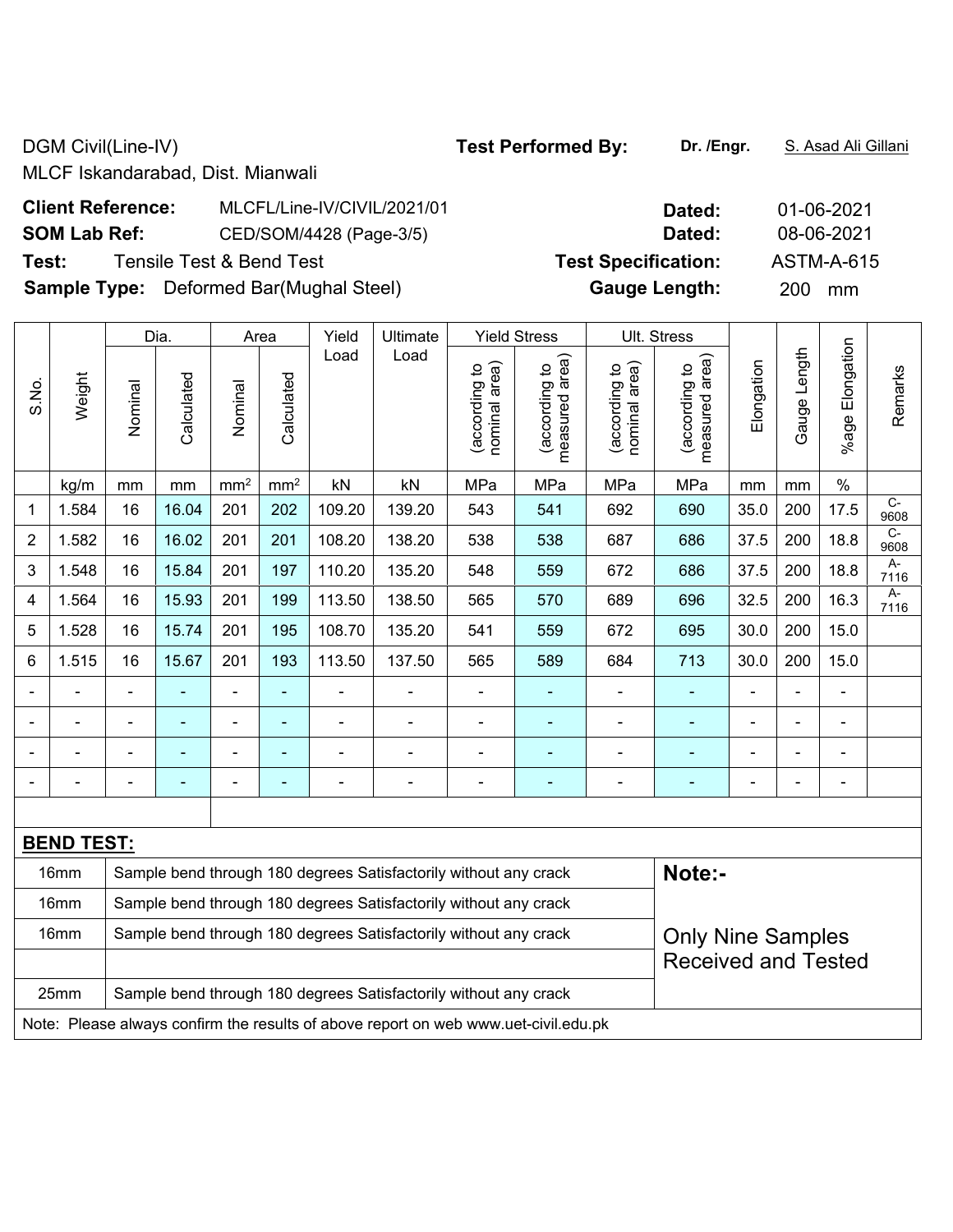DGM Civil(Line-IV) **Test Performed By:** Dr. /Engr. **S. Asad Ali Gillani** 

MLCF Iskandarabad, Dist. Mianwali

| <b>Client Reference:</b> | MLCFL/Line-IV/CIVIL/2021/01                    | Dated:                     | 01-06-2021        |
|--------------------------|------------------------------------------------|----------------------------|-------------------|
| <b>SOM Lab Ref:</b>      | CED/SOM/4428 (Page-4/5)                        | Dated:                     | 08-06-2021        |
| Test:                    | Tensile Test & Bend Test                       | <b>Test Specification:</b> | <b>ASTM-A-615</b> |
|                          | <b>Sample Type:</b> Deformed Bar(Mughal Steel) | <b>Gauge Length:</b>       | <b>200</b><br>mm  |

|                |                   |         | Dia.       |                 | Area                     | Yield  | <b>Ultimate</b>                                                  |                                   | <b>Yield Stress</b>                |                                | Ult. Stress                     |                          |                   |                       |                   |
|----------------|-------------------|---------|------------|-----------------|--------------------------|--------|------------------------------------------------------------------|-----------------------------------|------------------------------------|--------------------------------|---------------------------------|--------------------------|-------------------|-----------------------|-------------------|
| S.No.          | Weight            | Nominal | Calculated | Nominal         | Calculated               | Load   | Load                                                             | area)<br>(according to<br>nominal | area)<br>(according to<br>measured | nominal area)<br>(according to | measured area)<br>(according to | Elongation               | Length<br>Gauge I | Elongation<br>$%$ age | Remarks           |
|                | kg/m              | mm      | mm         | mm <sup>2</sup> | mm <sup>2</sup>          | kN     | kN                                                               | MPa                               | MPa                                | MPa                            | MPa                             | mm                       | mm                | $\%$                  |                   |
| 1              | 2.508             | 20      | 20.19      | 314             | 320                      | 172.20 | 224.70                                                           | 548                               | 539                                | 715                            | 703                             | 27.5                     | 200               | 13.8                  | <b>B-</b><br>3750 |
| $\overline{2}$ | 2.513             | 20      | 20.19      | 314             | 320                      | 171.50 | 225.00                                                           | 546                               | 536                                | 716                            | 703                             | 27.5                     | 200               | 13.8                  | $B -$<br>3750     |
| 3              | 2.927             | 20      | 21.79      | 314             | 373                      | 184.20 | 235.70                                                           | 586                               | 495                                | 750                            | 633                             | 30.0                     | 200               | 15.0                  | $D -$<br>2998     |
| 4              | 2.926             | 20      | 21.79      | 314             | 373                      | 197.50 | 254.00                                                           | 629                               | 530                                | 809                            | 682                             | 32.5                     | 200               | 16.3                  | D-<br>2998        |
| 5              | 2.431             | 20      | 19.86      | 314             | 310                      | 161.50 | 200.00                                                           | 514                               | 522                                | 637                            | 646                             | 30.0                     | 200               | 15.0                  | D-<br>3001        |
| 6              | 2.475             | 20      | 20.04      | 314             | 315                      | 163.00 | 205.50                                                           | 519                               | 517                                | 654                            | 652                             | 32.5                     | 200               | 16.3                  | D-<br>3001        |
| 7              | 2.433             | 20      | 19.87      | 314             | 310                      | 164.00 | 204.70                                                           | 522                               | 530                                | 652                            | 661                             | 35.0                     | 200               | 17.5                  |                   |
| 8              | 2.438             | 20      | 19.88      | 314             | 311                      | 163.00 | 204.00                                                           | 519                               | 525                                | 649                            | 657                             | 32.5                     | 200               | 16.3                  |                   |
|                |                   |         |            | $\blacksquare$  | $\blacksquare$           |        |                                                                  |                                   |                                    |                                |                                 |                          |                   | $\blacksquare$        |                   |
|                |                   |         |            | ۰               | $\overline{\phantom{0}}$ |        |                                                                  | $\blacksquare$                    |                                    | $\overline{\phantom{0}}$       | $\overline{\phantom{0}}$        | $\overline{\phantom{0}}$ |                   | $\blacksquare$        |                   |
|                |                   |         |            |                 |                          |        |                                                                  |                                   |                                    |                                |                                 |                          |                   |                       |                   |
|                | <b>BEND TEST:</b> |         |            |                 |                          |        |                                                                  |                                   |                                    |                                |                                 |                          |                   |                       |                   |
|                | 20mm              |         |            |                 |                          |        | Sample bend through 180 degrees Satisfactorily without any crack |                                   |                                    |                                | Note:-                          |                          |                   |                       |                   |
|                | 20mm              |         |            |                 |                          |        | Sample bend through 180 degrees Satisfactorily without any crack |                                   |                                    |                                |                                 |                          |                   |                       |                   |

| 20 <sub>mm</sub> | Sample bend through 180 degrees Satisfactorily without any crack                    | <b>Only Twelve Samples</b> |
|------------------|-------------------------------------------------------------------------------------|----------------------------|
| 20 <sub>mm</sub> | Sample bend through 180 degrees Satisfactorily without any crack                    | <b>Received and Tested</b> |
| 25 <sub>mm</sub> | Sample bend through 180 degrees Satisfactorily without any crack                    |                            |
|                  | Note: Please always confirm the results of above report on web www.uet-civil.edu.pk |                            |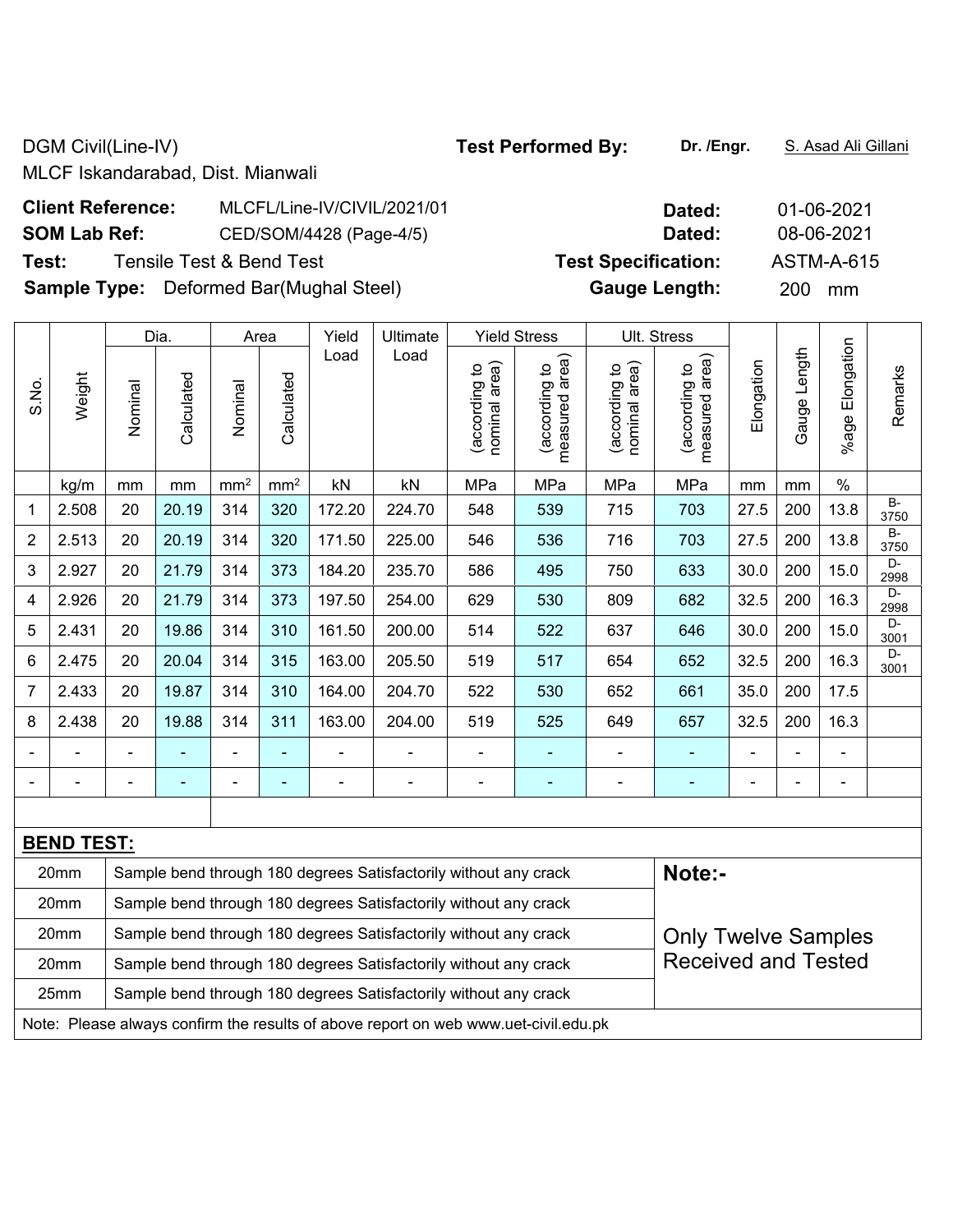DGM Civil(Line-IV) **Test Performed By:** Dr. /Engr. **S. Asad Ali Gillani** Ali Gillani

MLCF Iskandarabad, Dist. Mianwali

| <b>Client Reference:</b> | MLCFL/Line-IV/CIVIL/2021/01                    | Dated:                     | 01-06-2021        |
|--------------------------|------------------------------------------------|----------------------------|-------------------|
| <b>SOM Lab Ref:</b>      | CED/SOM/4428 (Page-5/5)                        | Dated:                     | 08-06-2021        |
| Test:                    | Tensile Test & Bend Test                       | <b>Test Specification:</b> | <b>ASTM-A-615</b> |
|                          | <b>Sample Type:</b> Deformed Bar(Mughal Steel) | <b>Gauge Length:</b>       | 200 mm            |

|                |                   |                | Dia.           |                          | Area            | Yield  | Ultimate                                                         |                                   | <b>Yield Stress</b>                |                                | Ult. Stress                        |                |                |                           |               |
|----------------|-------------------|----------------|----------------|--------------------------|-----------------|--------|------------------------------------------------------------------|-----------------------------------|------------------------------------|--------------------------------|------------------------------------|----------------|----------------|---------------------------|---------------|
| S.No.          | Weight            | Nominal        | Calculated     | Nominal                  | Calculated      | Load   | Load                                                             | area)<br>(according to<br>nominal | area)<br>(according to<br>measured | nominal area)<br>(according to | area)<br>(according to<br>measured | Elongation     | Gauge Length   | Elongation<br>$%$ age $ $ | Remarks       |
|                | kg/m              | mm             | mm             | mm <sup>2</sup>          | mm <sup>2</sup> | kN     | kN                                                               | MPa                               | MPa                                | MPa                            | MPa                                | mm             | mm             | $\%$                      |               |
| 1              | 3.895             | 25             | 25.13          | 491                      | 496             | 276.20 | 355.70                                                           | 563                               | 557                                | 725                            | 718                                | 32.5           | 200            | 16.3                      | $B -$<br>6233 |
| $\overline{2}$ | 3.912             | 25             | 25.19          | 491                      | 498             | 272.00 | 359.00                                                           | 554                               | 546                                | 731                            | 721                                | 35.0           | 200            | 17.5                      | $B -$<br>6233 |
| 3              | 3.878             | 25             | 25.08          | 491                      | 494             | 273.00 | 348.20                                                           | 556                               | 553                                | 709                            | 705                                | 35.0           | 200            | 17.5                      | $B -$<br>6240 |
| 4              | 3.854             | 25             | 25.00          | 491                      | 491             | 265.00 | 340.70                                                           | 540                               | 540                                | 694                            | 694                                | 30.0           | 200            | 15.0                      | $B -$<br>6240 |
| 5              | 3.987             | 25             | 25.43          | 491                      | 508             | 271.00 | 348.70                                                           | 552                               | 534                                | 710                            | 687                                | 30.0           | 200            | 15.0                      |               |
| 6              | 4.040             | 25             | 25.60          | 491                      | 515             | 282.20 | 358.20                                                           | 575                               | 549                                | 730                            | 697                                | 35.0           | 200            | 17.5                      |               |
|                | $\blacksquare$    | $\blacksquare$ | ä,             | $\blacksquare$           | $\blacksquare$  |        | $\blacksquare$                                                   | $\blacksquare$                    | ۰                                  | $\overline{\phantom{0}}$       |                                    | $\blacksquare$ | $\blacksquare$ | $\blacksquare$            |               |
|                |                   |                | $\blacksquare$ | $\blacksquare$           | $\blacksquare$  |        |                                                                  |                                   | ۰                                  |                                |                                    |                |                |                           |               |
|                |                   |                | ä,             | $\overline{\phantom{0}}$ | ÷               |        |                                                                  | $\blacksquare$                    | $\overline{\phantom{0}}$           | ۰                              |                                    |                |                | Ē,                        |               |
|                |                   | ÷              | ۰              | $\blacksquare$           | $\blacksquare$  |        | $\blacksquare$                                                   | $\blacksquare$                    | $\overline{\phantom{0}}$           | $\overline{\phantom{0}}$       | ۰                                  |                |                | $\blacksquare$            |               |
|                |                   |                |                |                          |                 |        |                                                                  |                                   |                                    |                                |                                    |                |                |                           |               |
|                | <b>BEND TEST:</b> |                |                |                          |                 |        |                                                                  |                                   |                                    |                                |                                    |                |                |                           |               |
|                | 25mm              |                |                |                          |                 |        | Sample bend through 180 degrees Satisfactorily without any crack |                                   |                                    |                                | Note:-                             |                |                |                           |               |
|                | 25mm              |                |                |                          |                 |        | Sample bend through 180 degrees Satisfactorily without any crack |                                   |                                    |                                |                                    |                |                |                           |               |
|                | 25mm              |                |                |                          |                 |        | Sample bend through 180 degrees Satisfactorily without any crack |                                   |                                    |                                | <b>Only Nine Samples</b>           |                |                |                           |               |
|                |                   |                |                |                          |                 |        |                                                                  |                                   |                                    |                                | <b>Received and Tested</b>         |                |                |                           |               |

25mm | Sample bend through 180 degrees Satisfactorily without any crack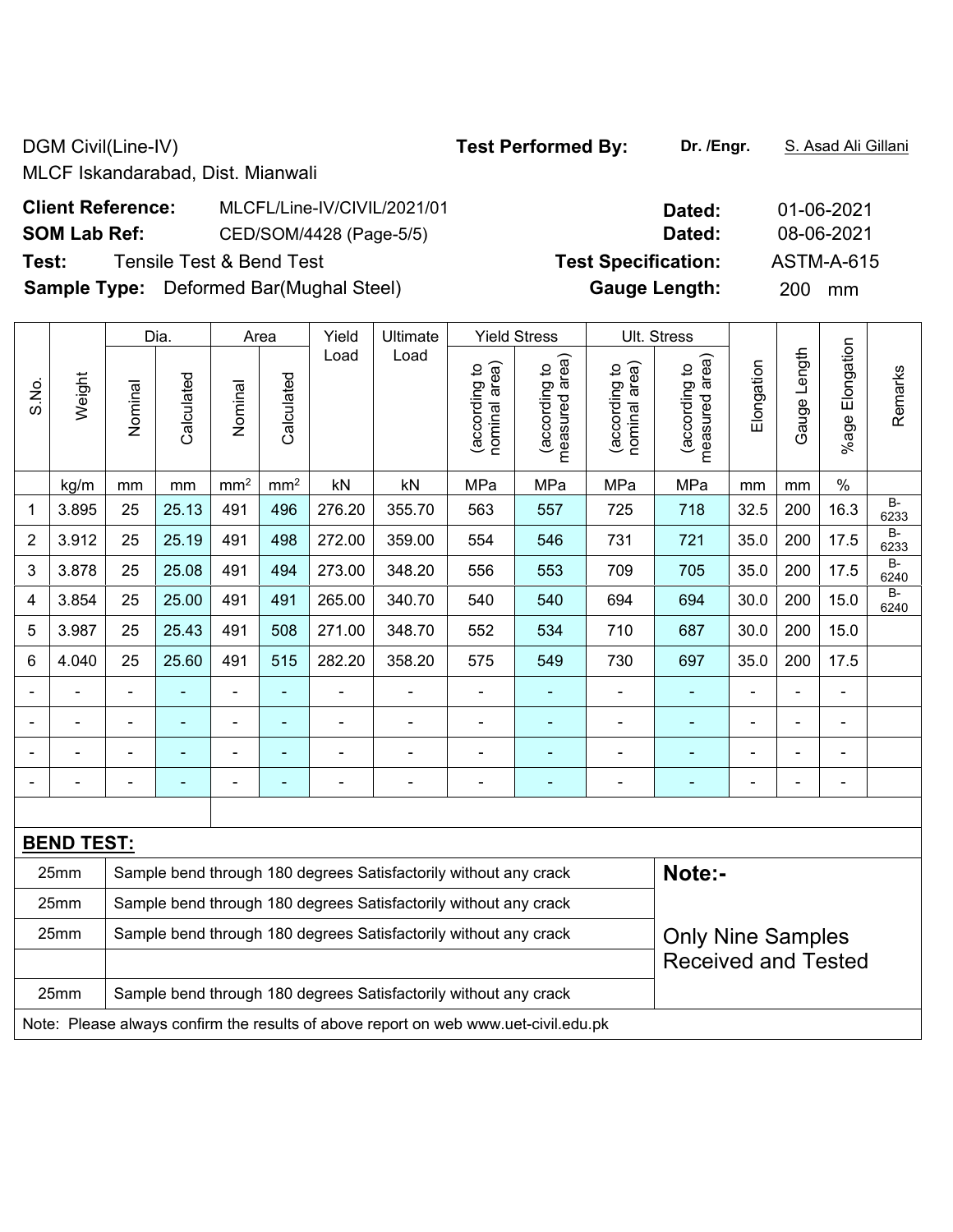Sub Divisional Officer **Test Performed By:** Dr. /Engr. **SAsad Ali Gillani** Sub Divisional Officer Highway Sub Division, Narowal

**SOM Lab** 

**Ref:** 4424(Page-1/1)

**Client Reference:** 761/NL **Dated:** 15-03-2021 **Dated:** 08-06-2021

**Test:** Tension Test & Bend Test **Test Specification:** ASTM-A-615

**Gauge Length:** 8 inch **Sample Type:** Deformed Bar Dia. | Area | Yield | Ultimate | Yield Stress | Ult. Stress  $\frac{1}{2}$ Gauge Length Load Load  $\sim$  $\widehat{\pi}$  $\sim$  $\widehat{\mathbb{E}}$ measured area) measured area)  $\overline{c}$ **Elongation** nominal area) nominal area) (according to (according to (according to (according to **Calculated Calculated** Nominal

|                |                   |                | Dia.           | Area            |                 | Yield          | Ultimate                                                                            | Yield Stress                   |                                 | Ult. Stress                    |                                 |                         |                |                          |         |
|----------------|-------------------|----------------|----------------|-----------------|-----------------|----------------|-------------------------------------------------------------------------------------|--------------------------------|---------------------------------|--------------------------------|---------------------------------|-------------------------|----------------|--------------------------|---------|
| S.No.          | Weight            | Nominal        | Calculated     | Nominal         | Calculated      | Load           | Load                                                                                | nominal area)<br>(according to | (according to<br>measured area) | nominal area)<br>(according to | measured area)<br>(according to | Elongation              | Gauge Length   | %age Elongation          | Remarks |
|                | lb/ft             | #              | in             | in <sup>2</sup> | in <sup>2</sup> | Tons           | Tons                                                                                | psi                            | psi                             | psi                            | psi                             | in                      | in             | $\%$                     |         |
| 1              | 1.502             | 6              | 0.749          | 0.44            | 0.441           | 14.42          | 18.37                                                                               | 72300                          | 72140                           | 92070                          | 91870                           | 1.10                    | 8.0            | 13.8                     |         |
| $\overline{2}$ | 1.501             | 6              | 0.749          | 0.44            | 0.441           | 14.07          | 18.14                                                                               | 70510                          | 70350                           | 90950                          | 90740                           | 1.20                    | 8.0            | 15.0                     |         |
| 3              | 0.662             | $\overline{4}$ | 0.498          | 0.20            | 0.195           | 7.34           | 9.25                                                                                | 80940                          | 83010                           | 101960                         | 104570                          | 0.50                    | 8.0            | 6.3                      |         |
| 4              | 0.661             | $\overline{4}$ | 0.497          | 0.20            | 0.194           | 7.46           | 9.27                                                                                | 82290                          | 84830                           | 102180                         | 105340                          | 0.60                    | 8.0            | 7.5                      |         |
| $\blacksquare$ |                   | -              | ٠              | ÷               | ۰               | $\blacksquare$ | $\blacksquare$                                                                      | ۰                              | $\overline{\phantom{0}}$        | $\blacksquare$                 | ÷                               | $\blacksquare$          | ä,             | $\overline{\phantom{a}}$ |         |
| $\blacksquare$ |                   | $\blacksquare$ | ٠              | ÷               | ÷,              | $\blacksquare$ | $\blacksquare$                                                                      | $\overline{a}$                 | $\blacksquare$                  | $\blacksquare$                 |                                 | $\blacksquare$          | ä,             | $\blacksquare$           |         |
| $\blacksquare$ |                   | $\blacksquare$ | $\blacksquare$ | $\blacksquare$  | $\blacksquare$  | $\blacksquare$ | $\blacksquare$                                                                      | $\blacksquare$                 | $\blacksquare$                  | $\overline{a}$                 | ÷,                              | $\blacksquare$          | $\blacksquare$ | $\blacksquare$           |         |
|                |                   | $\blacksquare$ | ٠              | ä,              | ä,              | $\blacksquare$ | $\blacksquare$                                                                      | $\blacksquare$                 | $\blacksquare$                  | $\blacksquare$                 | $\blacksquare$                  | $\blacksquare$          | $\blacksquare$ | $\blacksquare$           |         |
|                |                   |                |                |                 |                 |                |                                                                                     |                                |                                 | $\blacksquare$                 |                                 |                         |                |                          |         |
|                |                   | $\blacksquare$ |                |                 |                 |                | ÷                                                                                   | $\blacksquare$                 |                                 | Ē,                             |                                 |                         |                |                          |         |
|                |                   |                |                |                 |                 |                |                                                                                     |                                |                                 |                                |                                 |                         |                |                          |         |
|                | <b>BEND TEST:</b> |                |                |                 |                 |                |                                                                                     |                                |                                 |                                |                                 |                         |                |                          |         |
|                | #6                |                |                |                 |                 |                | Sample bend through 180 degrees Satisfactorily without any crack                    |                                |                                 |                                | Note:-                          |                         |                |                          |         |
|                | #4                |                |                |                 |                 |                | Sample bend through 180 degrees Satisfactorily without any crack                    |                                |                                 |                                |                                 |                         |                |                          |         |
|                |                   |                |                |                 |                 |                |                                                                                     |                                |                                 |                                |                                 | <b>Only Six Samples</b> |                |                          |         |
|                |                   |                |                |                 |                 |                |                                                                                     |                                |                                 | <b>Received and Tested</b>     |                                 |                         |                |                          |         |
|                |                   |                |                |                 |                 |                |                                                                                     |                                |                                 |                                |                                 |                         |                |                          |         |
|                |                   |                |                |                 |                 |                | Note: Please always confirm the results of above report on web www.uet-civil.edu.pk |                                |                                 |                                |                                 |                         |                |                          |         |
|                |                   |                |                |                 |                 |                |                                                                                     |                                |                                 |                                |                                 |                         |                |                          |         |